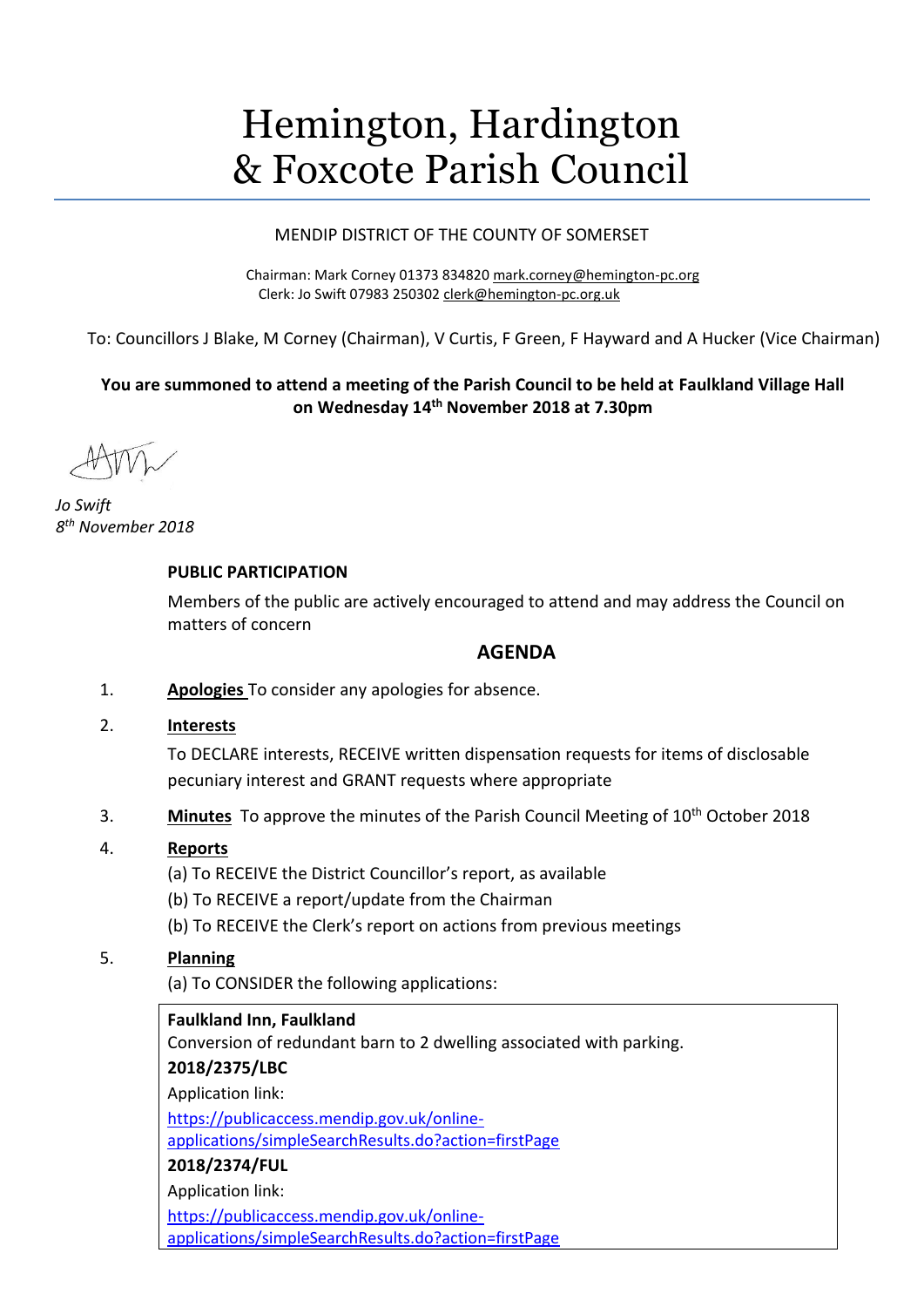## **2018/2308/FUL**

**Land South of Oldfield Farm Bungalow, Faulkland To Norton St Philip Road Faulkland** Conversion of existing hay barn to a workshop and extension to the north and south elevations, creation of parking spaces, wildlife pond and poly tunnels, retention of existing Keder and composting bays and conversion of an existing poultry house into a water storage enclosure.

[https://publicaccess.mendip.gov.uk/online](https://publicaccess.mendip.gov.uk/online-applications/simpleSearchResults.do?action=firstPage)[applications/simpleSearchResults.do?action=firstPage](https://publicaccess.mendip.gov.uk/online-applications/simpleSearchResults.do?action=firstPage)

## **2018/2644/HSE**

**11 Westmead, Faulkland**

Single storey rear extension

[https://publicaccess.mendip.gov.uk/online-](https://publicaccess.mendip.gov.uk/online-applications/simpleSearchResults.do?action=firstPage)

[applications/simpleSearchResults.do?action=firstPage](https://publicaccess.mendip.gov.uk/online-applications/simpleSearchResults.do?action=firstPage)

#### (b) To NOTE planning decisions

| 2018/1740/LBC<br>Row Court, Row Lane, Laverton                                         | Construction of conservatory<br>attached to a current part of<br>Row Court at the north of the<br>property                            | Approval with<br>conditions 04.10.18        |
|----------------------------------------------------------------------------------------|---------------------------------------------------------------------------------------------------------------------------------------|---------------------------------------------|
| 2018/1964/FUL<br>1 Westmead, Faulkland                                                 | Erection of conservatory                                                                                                              | <b>Approval with</b><br>conditions 09.10.18 |
| 2018/0053/OTA<br>Chrisben Lodge, Rectory Farm,<br>Green Street to Single Hill, Foxcote | Agriculture workers dwelling                                                                                                          | <b>Approval with</b><br>conditions 11.10.18 |
| 2018/1805/HSE<br>1 The Retreat, Foxcote                                                | Two storey extension                                                                                                                  | <b>Approval with</b><br>conditions 26.10.18 |
| 2018/2004/APP<br>Manor Farm, Pillar Lane, Hardington                                   | Application for the approval of<br>details reserved by conditions<br>7,8,9,10 and 11 from planning<br>permission 2017/3054/FUL        | <b>Approval 07.11.18</b>                    |
| 2018/2237/APP<br>Land between Faulkland Farm and<br>Oaklea, Faulkland                  | Application for the approval of<br>details reserved by conditions<br>6,7,9,10, 13 and 16 from<br>planning permission<br>2018/0331/FUL | <b>Approval 07.11.18</b>                    |

#### 6. **Highways and Rights of Way**

(a) To RECEIVE an update on highways requests as available and identify new items

## (b) Road Traffic Accidents

To note that if the Parish Council wish to request data regarding Road Traffic Accidents with the Parish, there is a comprehensive website which provides this information [www.crashmap.co.uk](http://www.crashmap.co.uk/) If additional information is required from the Police the Parish Council will need to apply for freedom of information which may take some time